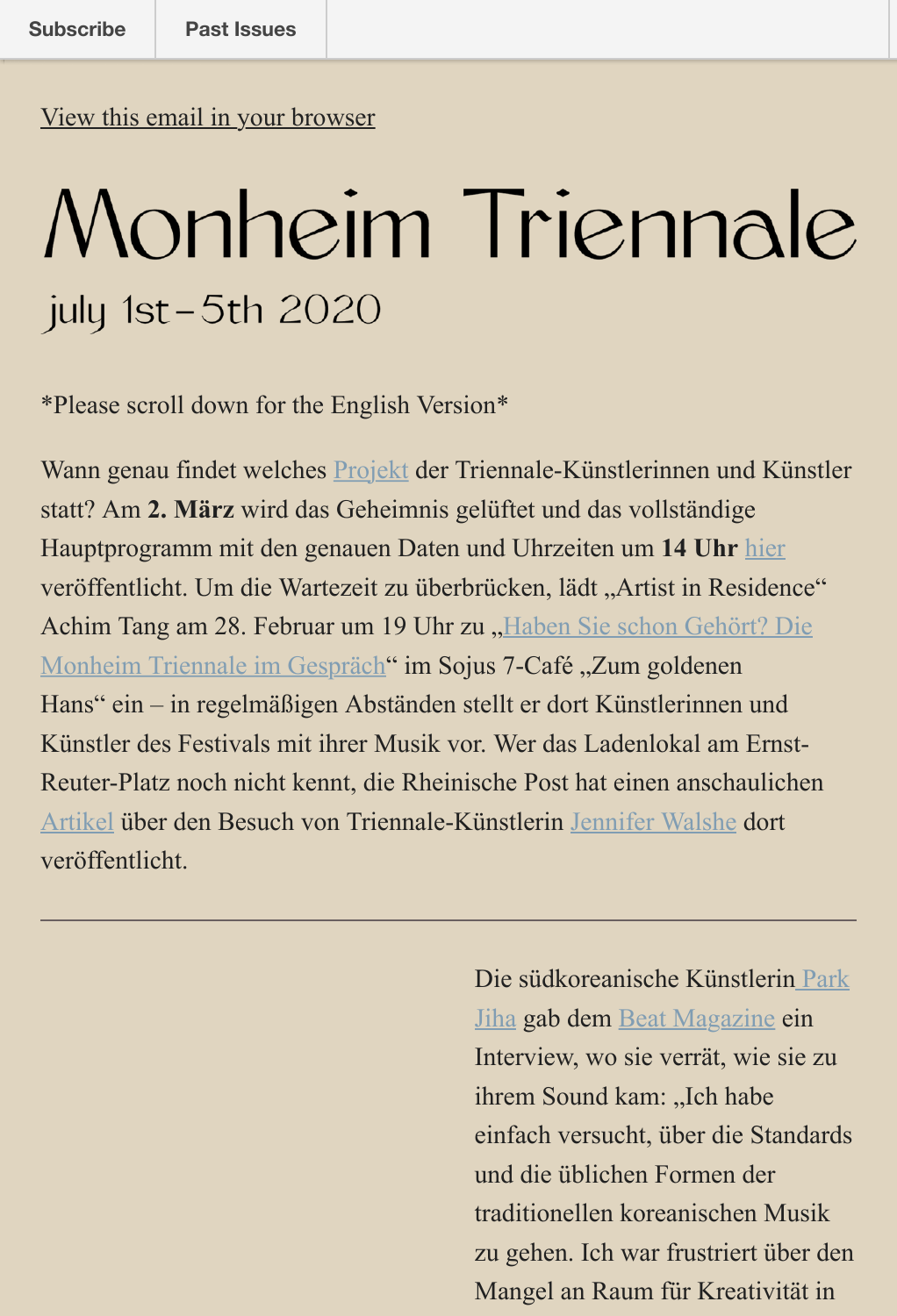

Klänge dieser Instrumente zu öffnen." Wir freuen uns auf ihre außergewöhnliche Musik bei der Monheim Triennale 2020.



[2020 ist für Lakecia Benja](https://monheim-triennale.de/de/das-festival/ueber)min ein aufregendes Jahr: Ihr neues Album "Pursuance: The Coltranes" wird am 27.03.2020 veröffentlicht, ein Feature übe[r sie wird in der](https://monheim-triennale.de/de/the-artists/lakecia-benjamin) Märzausgabe "Women in Jazz" des US-amerikanischen Jazz-Magazins "The New York City Jazz Record's" erscheinen und zur Triennale wird sie mit Melodie Nicholson, Devone Allison, Shelley Spruill, [Eric Brown und weiteren](http://www.nycjazzrecord.com/) Monheim am Rhein zum tanzen bringen!

*[Tipp: Lakecia Benjamin gibt eine](https://monheim-triennale.de/de/programm)n Einblick in die Entstehung ihres Albums.*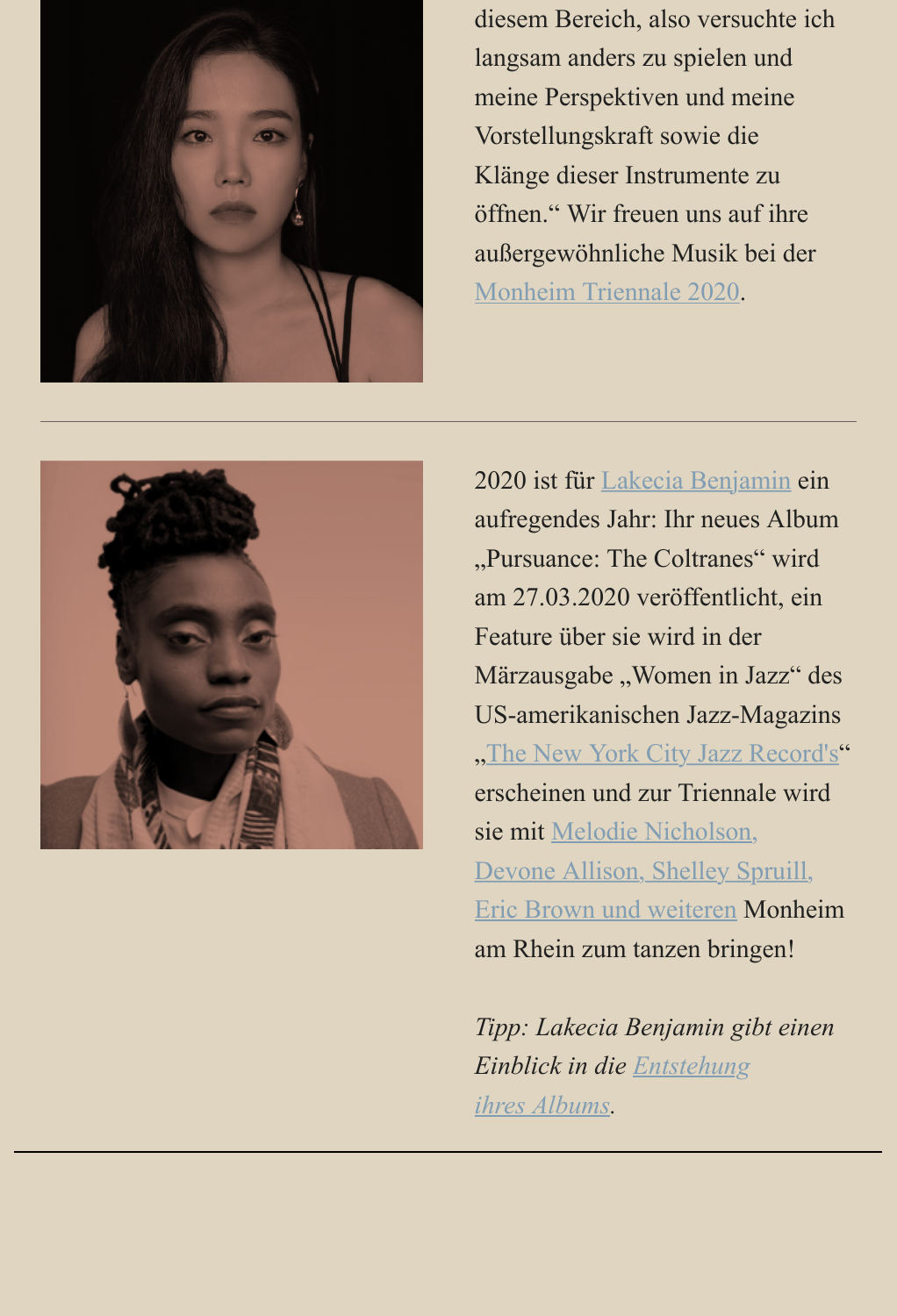Which project by the Triennale artists will be presented when? On **March 2nd**, we will reveal the dates for the entire main programme with exact dates and times. It will be published here at **2 pm**. In order to shorten the wait, Artist in Residence Achim Tang invites you to 'Haben Sie schon Gehört? – Die M[onheim Triennale im Gespräch'](https://monheim-triennale.de/en/programm) (Have you heard yet? Let's talk about the Monheim Trienniale) at Sojus 7-Café 'Zum goldenen Hans'. This is where he regularly introduces [the fe](https://monheim-triennale.de/en/programm)stival artists and their music. For those who don't know the café at Ernst-Reuter-Platz, the German newspaper [Rheinische Post published a rather vivid article about the performance by](https://www.airmonheim.de/veranstaltungen) Triennale artist Jennifer Walshe at this place.



[South](https://rp-online.de/nrw/staedte/langenfeld/monheim-das-sojus-heisst-gerade-goldener-hans_aid-48946777) Korean artist Park Jiha was interviewed by Beat Magazine, where she talked about how she developed her sound: 'I simply tried to reach out beyond [the standa](https://www.monheim-triennale.de/en/the-artists/park-jiha)rds and the usual f[orms of tradition](https://www.beat.com.au/south-korean-composer-park-jiha-guides-us-through-her-genre-defying-sound/)al Korean music. I was frustrated by the lack of creative freedom in this area, so I slowly tried to play differently and open up my perspective and imagination, also about the tones these instruments could create'. We are looking forward to their extraordinary music at the Monheim Triennale 2020.